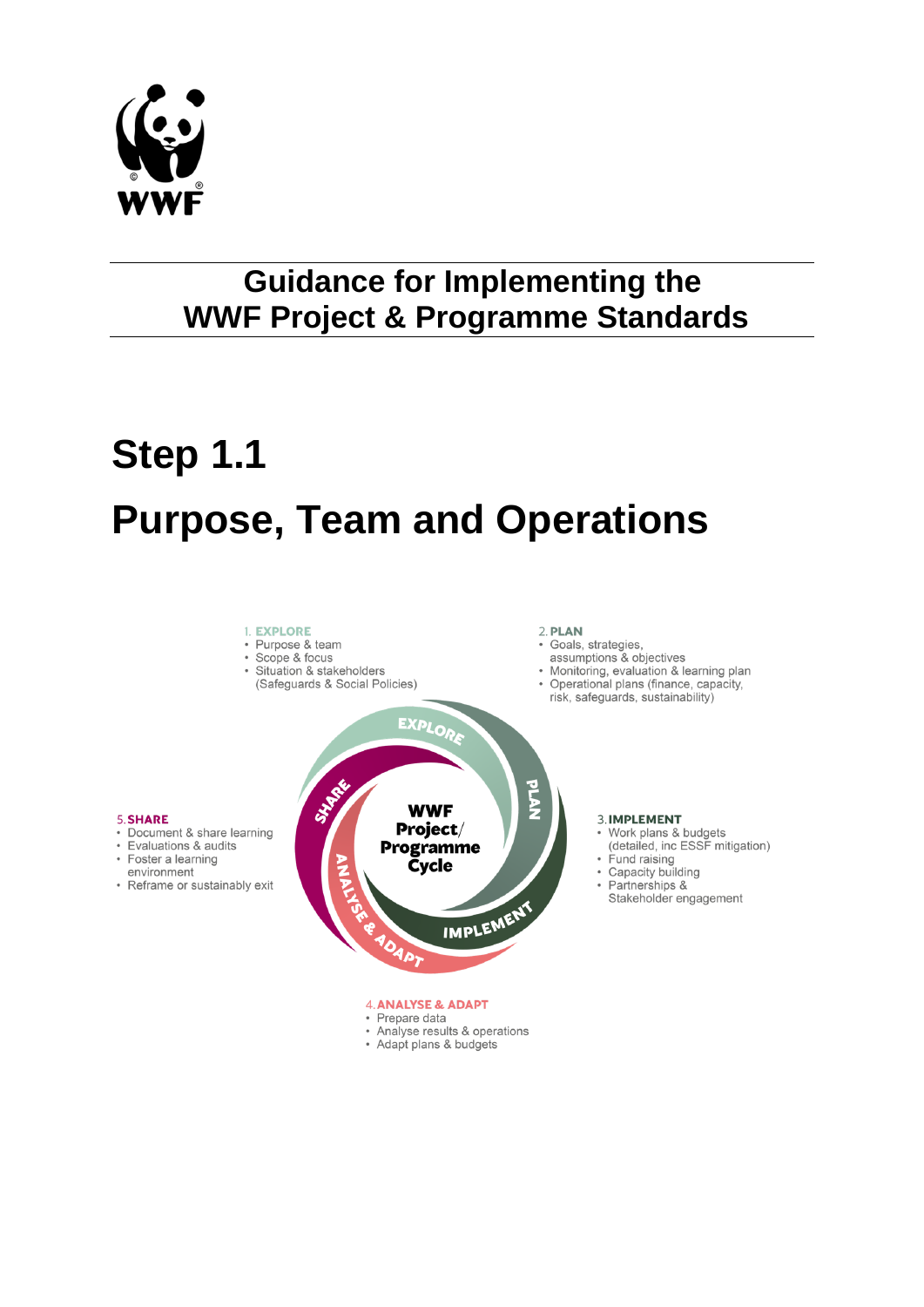

## **Step 1.1 Explore Purpose, Team and Operations**

## **Contents**

| Owned by:                        | Harmonising Programmes and Quality Assurance group                                                                                                                                                                                                                                                                                                                                                                                                                                                                                                                                                                                                                            |  |  |
|----------------------------------|-------------------------------------------------------------------------------------------------------------------------------------------------------------------------------------------------------------------------------------------------------------------------------------------------------------------------------------------------------------------------------------------------------------------------------------------------------------------------------------------------------------------------------------------------------------------------------------------------------------------------------------------------------------------------------|--|--|
| <b>Versioning controlled by:</b> | Will Beale (WWF-Int) and Phyllis Rachler (WWF-Int)                                                                                                                                                                                                                                                                                                                                                                                                                                                                                                                                                                                                                            |  |  |
| Read in conjunction with:        | WWF PPMS Overview here and here                                                                                                                                                                                                                                                                                                                                                                                                                                                                                                                                                                                                                                               |  |  |
|                                  | Concept and Proposal templates (at the same links)                                                                                                                                                                                                                                                                                                                                                                                                                                                                                                                                                                                                                            |  |  |
| <b>Version history</b>           | Version 1 March 2006                                                                                                                                                                                                                                                                                                                                                                                                                                                                                                                                                                                                                                                          |  |  |
|                                  | Version 2 March 2022                                                                                                                                                                                                                                                                                                                                                                                                                                                                                                                                                                                                                                                          |  |  |
| <b>General expectations:</b>     | This document is intended as guidance to support the<br>implementation of the WWF Standards of Project and<br><i>Programme Management</i> (PPMS), which define the generally<br>expected standards of practice. Although each step in these<br>Standards must be completed, the level of detail depends on the<br>circumstances of individual projects and programmes.<br>Accordingly, each team will have to decide whether and to what<br>level of detail they want to apply the guidance in this document.<br>The term Project is used throughout this document as shorthand<br>for Projects, Programmes and Initiatives; the guidance applies<br>equally to all of these. |  |  |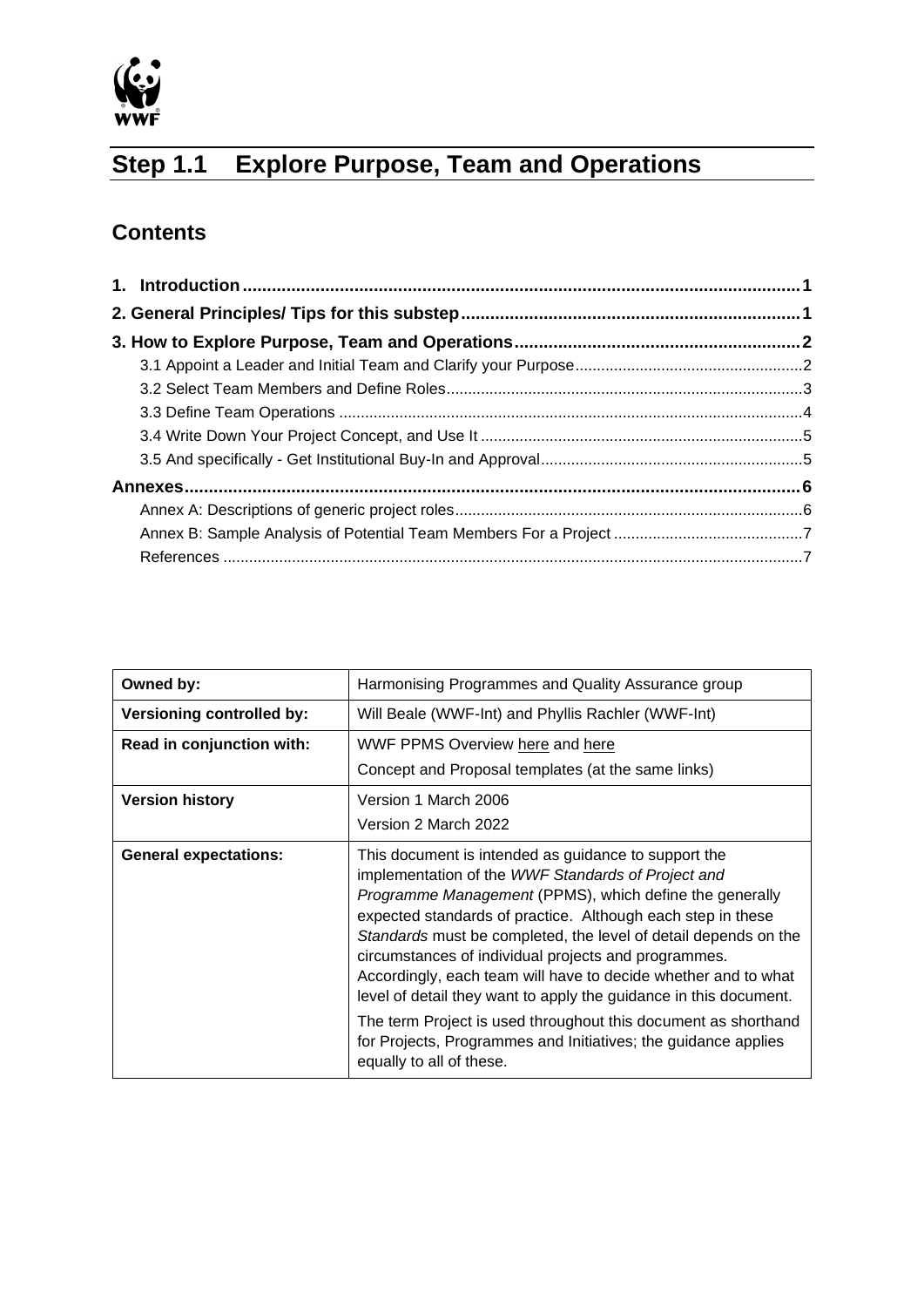# **Explore Project/ Programme Purpose, Team, and Operations**

#### **Typical outputs for this substep:**

Selection of initial project team and designation of project leader Concept paper outlining some initial thinking on the project

Charter outlining how the project team will function

#### <span id="page-2-0"></span>**1. Introduction**

Conservation is fundamentally a human endeavour and a social process. To this end, the most important resources for any project are the people who will be involved in designing and implementing it. It is the commitment and skills that these people bring that enables effective strategies to be developed, implemented and evaluated over time. In addition, it is crucial that that these people have (or develop) a clear purpose; this may sound obvious, but in a complex world and large organisation it can be a challenge to establish this clarity.

So if you set off with the right purpose, people, structures and processes involved in the project, you should be able to move the project forward quickly and efficiently, and you have a good chance of being ultimately successful. Conversely if any of these aspects is lacking, your project is likely to be ineffective and/ or inefficient.

Below are some symptoms of effective and ineffective teams which may help a project team consider how it is doing and whether any changes are needed are shown. Remember that it can take some time for an effective team to develop, so you may need to be a little patient!

#### **Effective Teams**

- Clear purpose that fits with relevant wider structures or plans
- Clear objectives
- Good communication and decision-making processes
- Clear roles, responsibilities and leadership
- Leadership roles are shared
- Trust, co-operation, support and constructive conflict
- Individual and mutual accountability for performance results
- High levels of motivation

#### <span id="page-2-1"></span>**2. General Principles/ Tips for this substep**

- The WWF Project and Programme Management Standards (PPMS), including this guidance, apply equally well to projects, programmes and initiatives, including policy work. While they are written primarily with conservation work (in the widest sense) in mind, they can be adapted to **apply to all types of projects** as well as organizational strategies.
- You can **'enter' the WWF project cycle at any point** in the process. That is, if your project is already being implemented, you can engage with the Implementation and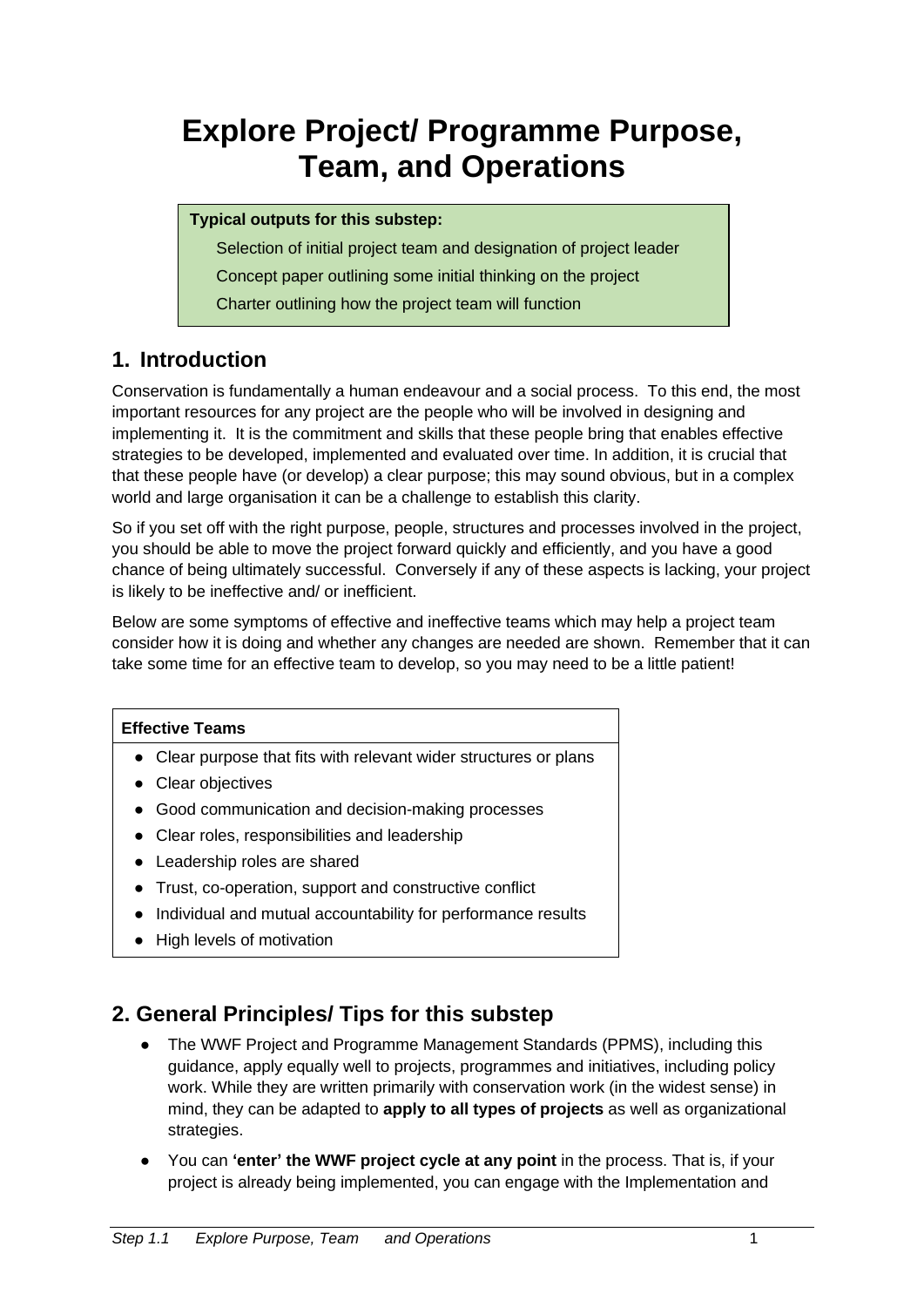Analyse/ Adapt phases of the WWF cycle rather than stopping and going back to Explore or Plan – unless you think there is a need to do so. Wherever you enter, you should start by reviewing and clarifying the purpose of your work, including the specific decisions and decision makers it will support.

- The purpose and the composition of the team are closely connected, since the **people involved will influence the purpose** that is defined as well as whether that purpose is achieved. Hence it is crucial to be thoughtful and clear about who is on the team.
- **•** The **team may change over time**. The key is to recognize and make use of existing skills and experience to ensure that the project moves forward with the best available knowledge. Although it is important to have continuity, project teams also need to grow and change over time as conditions change, the project matures, and as people's careers evolve. In general:
	- o The **people who will ultimately be responsible for implementing** a project must also be involved in **designing and monitoring** it. If project managers don't understand the assumptions that have gone into a project plan, chances are they will not be able to effectively implement the plan – or to successfully adapt it and change it over time.
	- o Having team members with **different skills, knowledge, and experience** will generally lead to a more creative and resilient project. Team members collectively need to have knowledge of the area (both its ecology and human context), ample conservation experience, and an ability to think strategically.

#### <span id="page-3-0"></span>**3. How to Explore Purpose, Team and Operations**

Note that the steps below are described sequentially, but in practice they are interdependent and are often developed in parallel or iteratively. To help brainstorm and document some initial thinking, you could use a tool such as a [team canvas](http://theteamcanvas.com/) or [mural,](https://www.mural.co/) or simply google slides/ docs. Or you could go ahead and start filling in a [Concept](http://www.panda.org/standards) form directly.

#### <span id="page-3-1"></span>**3.1 Appoint a Leader and Initial Team and Clarify your Purpose**

Start by bringing together the people who are charged with moving the project forward. One team member typically serves as the project leader, responsible for the overall project team coordination and moving the team forward, so clarify who will lead the work - at least for now. Consider which phase the project is at (that is, where you are in the cycle), and hence clarify the purpose of your work.

#### **Guidance:**

- Have the team quickly (in an hour or two max!) **sketch out ideas** regarding the purpose of your work. Consider aspects such as the scope of the project, some likely objectives, issues to consider, what strategies you might undertake, and who the key stakeholders might be. This rough sketch will give you some idea of what skills and which organizations you might need to involve in various roles on the project team, and when.
- Perhaps revisit your organisation's **overall strategy** and current priorities to help clarify decisions already made, decision-maker expectations, timing of decisions, and assumptions about funding and other resources.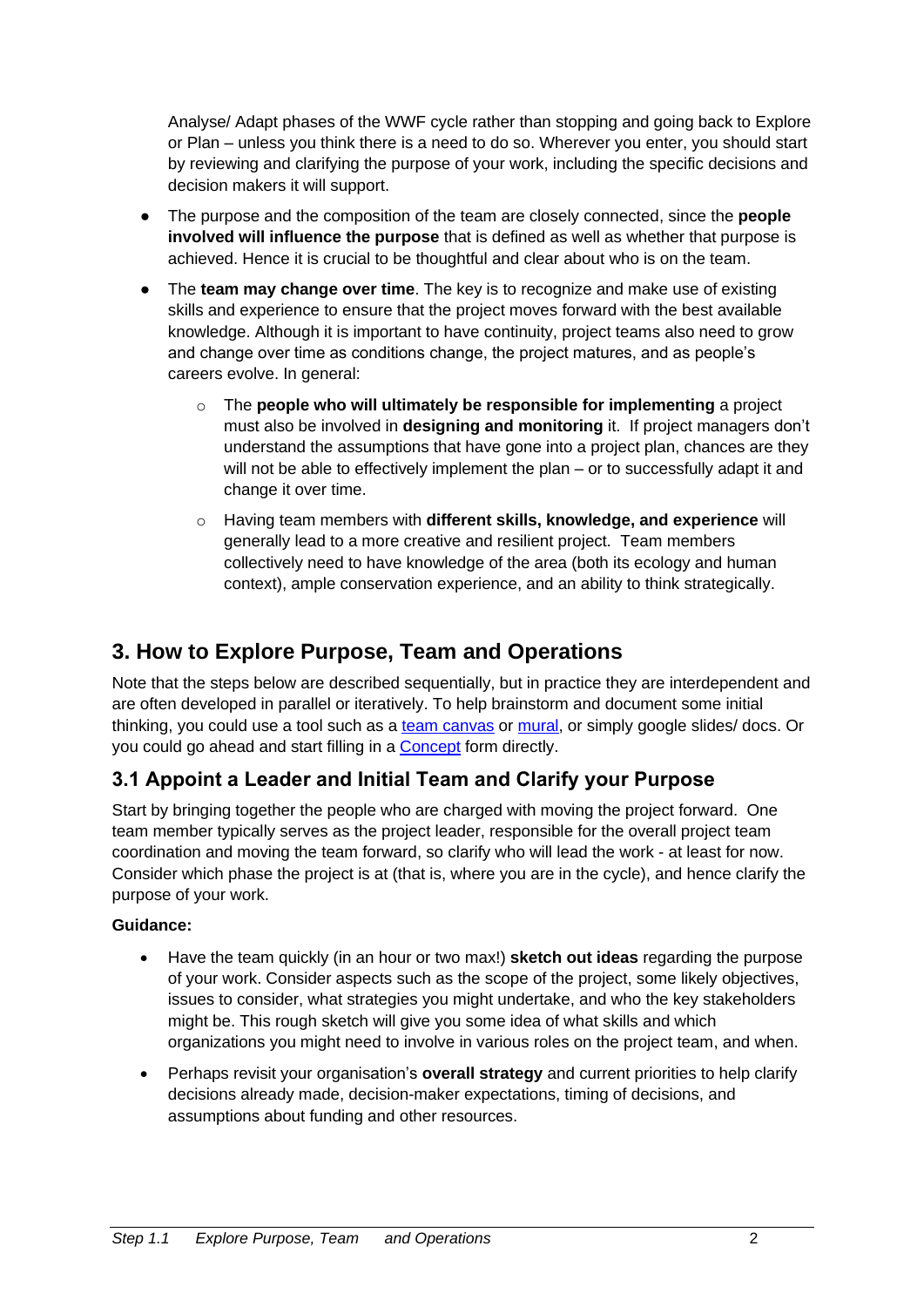- Draw on what you and others have **learned from earlier iterations** of this project and/or similar projects. Consider new trends or challenges that can reorient the project or open new opportunities.
- If you are collaborating with partners, you should also **compare your respective missions and priorities** at the outset and identify where your needs and values may be compatible, as well as where they may conflict. Likewise, if you expect to work with a specific donor, you may want to encourage the use of the WWF PPMS (or the CMP Conservation Standards) as the primary process, or at least crosswalk terms and steps to reduce confusion.

#### <span id="page-4-0"></span>**3.2 Select Team Members and Define Roles**

Based on your initial analysis, think about who would be good to have on your core project team, who might be good as an advisor, and who you should avoid having directly involved in your project. Ideally, you want to have a mix of different knowledge, skills, and experience that could include:

- Knowledge of biodiversity and threats to the biodiversity
- Knowledge/ experience of political, social and economic context
- Knowledge/ experience of stakeholders and their concerns
- Skill/ experience in developing strategy development
- Experience in implementing and monitoring strategies
- Experience in communications and fundraising
- Experience in budgeting and risk assessment

You also need to consider and assign roles, and it can be helpful to visualise the different roles as a series of concentric circles, with those in the centre typically being the most involved and taking on the most responsibility.

Some roles, such as the leader and core project team members, are important for nearly all projects. But projects and programmes in WWF vary enormously in scale and complexity, and you will need to take this into account in deciding whom to involve in the team:



- In some cases, for example, you may have some stakeholders who are part of the core or initial team.
- WWF staff will possess some but possibly not all of e required knowledge, skills and experience. You may need to involve "outside" expertise such as consultants or academic institutions.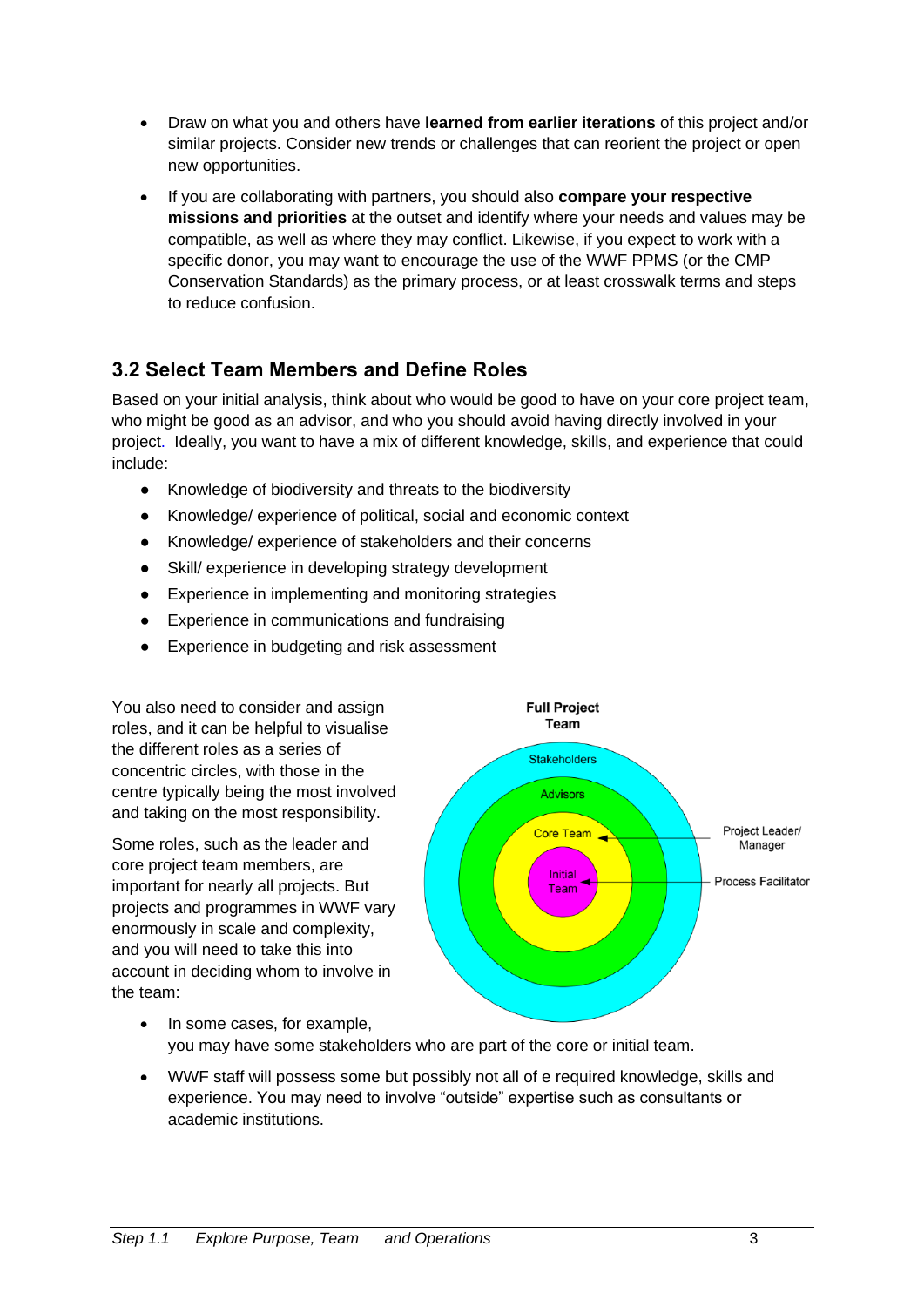- It may be important to involve key partners at an early stage. This can help to build ownership and a collaborative relationship. At the same time such partnersmay have different priority issues in mind and you may need extra time to develop the project.
- WWF staff may possess some but not all of the required knowledge, skills and experience. You may need to involve "outside" expertise such as consultants or academic institutions.

See Annex A for description of **generic project roles**.

When considering skills and roles for the team, you may wish to develop a simple table to help, as shown in the example below (Annex B). Or if you want to be extremely formal about your analysis, you could even rank different candidates against defined criteria.

#### <span id="page-5-0"></span>**3.3 Define Team Operations**

Once you have identified some of key people to be involved in the project, you can go into more detail and determine how the team members will operate and work together:

- Define what the team is setting out to do, what each individual will do, how the team members will work together and make decisions, a rough timeline for project activities, who else needs to be informed or involved, and what resources are required to move through the project cycle.
- Consider what will enable the team to **work efficiently** e.g. what tools will you use to share knowledge and assets, and the purpose, frequency and format of meetings. (Sometimes it is assumed that the project leader will define these arrangements, but other team members may sometimes be better equipped to do so).
- If necessary draw up rough "**terms of reference**" for each person that spells out what they are expected to contribute to the team and what they can expect to get in return (e.g. Will it be a paid position? Will they get credit in any scientific publications?)
- Formalise **management arrangements** as necessary, for the team itself and with regard to relevant bodies such as management boards, project sponsors, donors, or other key stakeholders.
- If multiple organizations are involved in the project, it may also be useful to develop a formal **memorandum of understanding** among the partners.
- If it is helpful, write down your operational arrangements in the form of a **project charter or terms of reference.**

You may already have (or think you have) a good idea of what needs to be done. On this basis you may decide it makes sense to move ahead quickly through the project cycle and into implementation. This approach is sometimes called "**fast or agile project management**." It does not mean abandoning processes but it does mean working through the project cycle quickly and efficiently.

On the other hand you may decide (or need) to work through the each step of the project cycle systematically and in detail. For projects to have lasting impact it is usually necessary to produce a robust **strategic plan**, especially for projects of any size or complexity.

Alternatively you may use a combination of these approaches to achieve a **balance** between process and action – for example you move forward quickly on some tasks that are very clear whilst developing a robust design/ plan for the wider project.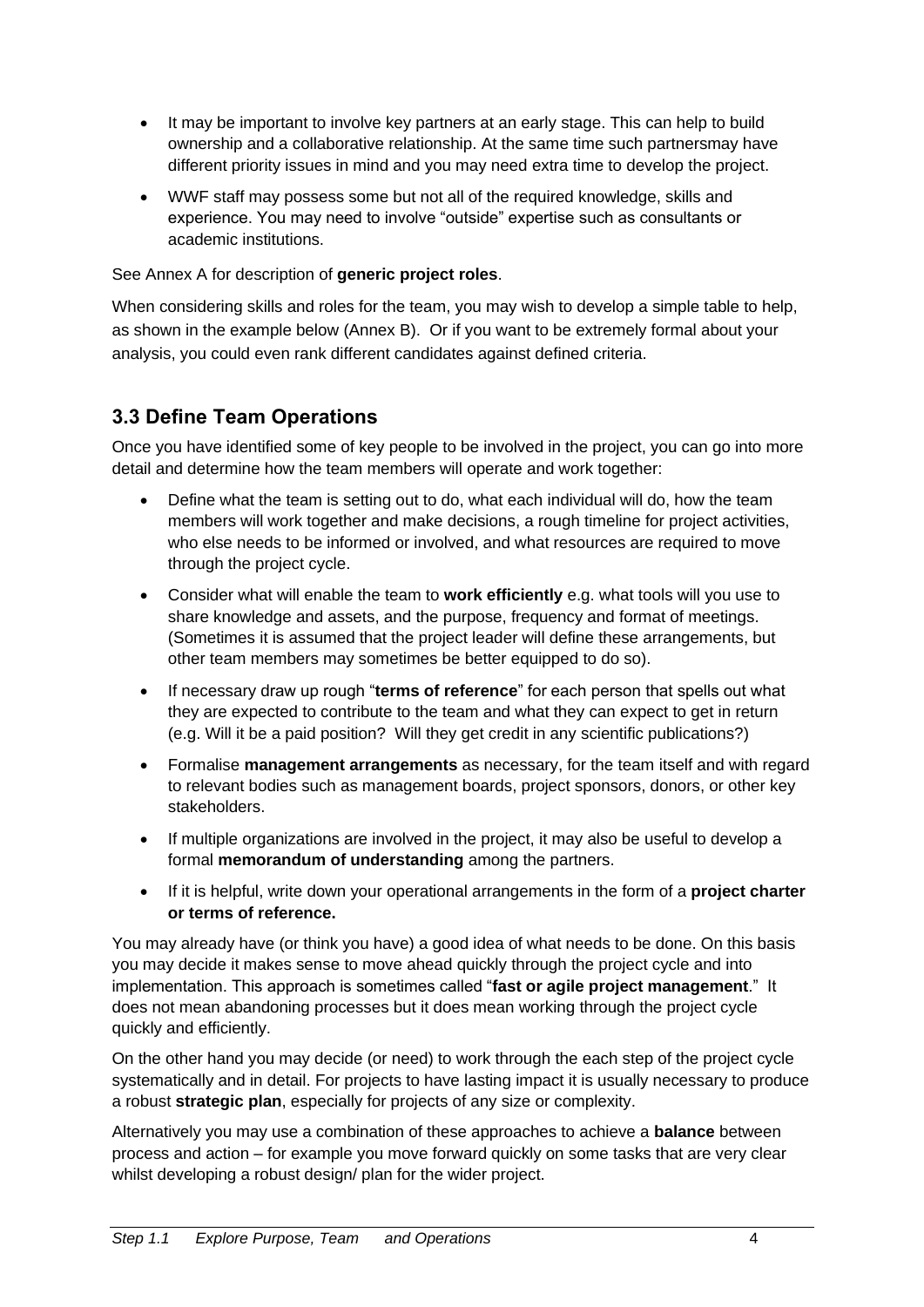#### <span id="page-6-0"></span>**3.4 Write Down Your Project Concept, and Use It**

It is important to capture the essence of your project in a short document. Writing the key points down helps ensure that you and the team have a common understanding of the project. Doing so is often also a requirement of organisational quality assurance processes,.

A [Concept Form](http://www.panda.org/standards) is used to capture the essence of the project in a few pages (recommended 3-6 pages only). Of course, in the early stage you may only have your initial ideas about the project as opposed to a full strategic plan<sup>1</sup>. So for now you can start to draft the Concept but you may not be able to complete all of the sections yet. You can at least clarify what you do and don't know! It is recommended to keep your Concept short (3-6 pages only). Click here for Examples of Concept [Notes](https://sites.google.com/wwf.panda.org/networkstandards/policy-areas/project-and-initiative-management/2-2-templates-concept-proposal-tpr).

The Project Concept can also be used to:

- Communicate the project to stakeholders and gain feedback or buy-in
- Gain formal approval for resources and to proceed with project development (from Budget holders, Senior Management, Board of Trustees)
- Start marketing the project (you may need to repackage the information)

When communicating the project, you beware of making definitive commitments about what you plan to achieve, what you plan to do and how much it will cost. Unfortunately there is no easy way round this! As identified above, one of the dimensions of the project leader's role is to manage the expectations of stakeholders. You should aim to be clear whilst at the same time leaving room for adaptation on the basis of new information.

#### <span id="page-6-1"></span>**3.5 And specifically - Get Institutional Buy-In and Approval**

Applying the steps in the WWF cycle with the project team is critical to ensuring buy-in to the process. It is also important to get buy-in at higher levels as well. Your team may be convinced it has the best project ever, but if no one else in your office or higher level offices in WWF agrees, the project is unlikely to go anywhere. It is particularly important to get this buy-in early on to help guarantee that the time and resources you spend the project will not go to waste. Again it can be very helpful to identify one or more advisors or senior managers to whom the core team can turn for honest feedback and counsel and who can champion your cause appropriately. To gain formal institutional approval, you should follow the approval procedures for your organisation, which should be in line with the Network's risk and quality assurance processes (see guidance [here\)](https://sites.google.com/wwf.panda.org/networkstandards/policy-areas/project-and-initiative-management/2-2-templates-concept-proposal-tpr).

<sup>&</sup>lt;sup>1</sup> In terms of WWF Network Standards requirements, note that for a small project (<€100,000 per year) a welldefined Concept Form can also represent your primary planning document (i.e. your Strategic Plan). For a larger project or programme you will need to do more than this (i.e. develop a full Proposal). The Concept form can also be used to propose a scale down or exit from a project.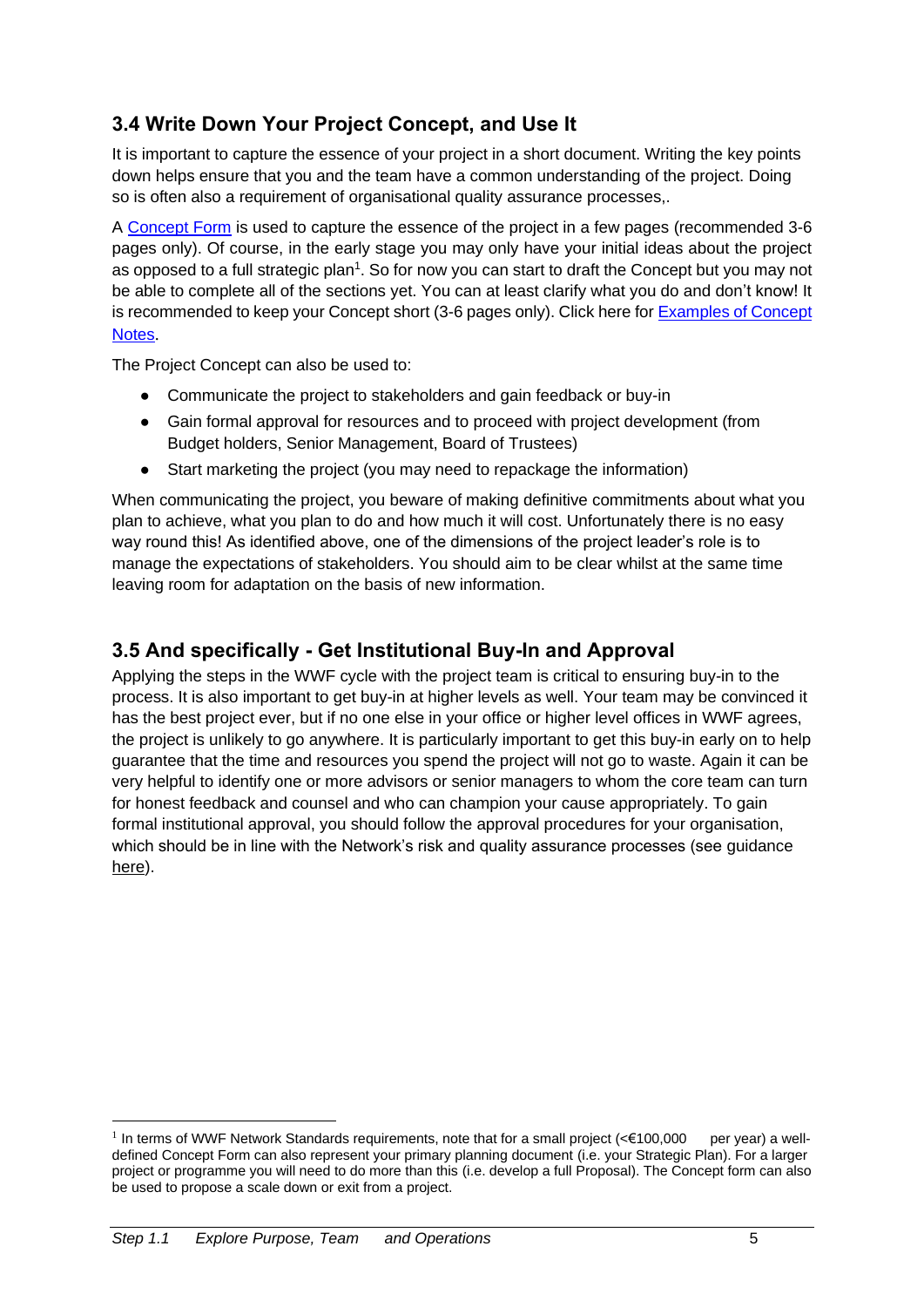#### <span id="page-7-0"></span>**Annexes**

| Role                                                          | <b>Description</b>                                                                                                                                                                                                                                                                                                                                                                                                                                                                                                                                                                                     |  |  |  |  |
|---------------------------------------------------------------|--------------------------------------------------------------------------------------------------------------------------------------------------------------------------------------------------------------------------------------------------------------------------------------------------------------------------------------------------------------------------------------------------------------------------------------------------------------------------------------------------------------------------------------------------------------------------------------------------------|--|--|--|--|
| <b>Initial Team</b>                                           | The specific people who initially conceive of and initiate the project. They<br>may or may not go on to form the core project team.                                                                                                                                                                                                                                                                                                                                                                                                                                                                    |  |  |  |  |
| <b>Designated</b><br><b>Project Leader/</b><br><b>Manager</b> | Although leadership responsibilities are often shared between team members,<br>normally one individual is appointed as the overall project leader. Specific<br>roles that the leader often plays include managing the performance of other<br>team members, relations with key stakeholders, and the process of going<br>through the project cycle.                                                                                                                                                                                                                                                    |  |  |  |  |
| <b>Core Team</b>                                              | A small group of people (typically 3-8 people) who are ultimately responsible<br>for designing and managing a project.                                                                                                                                                                                                                                                                                                                                                                                                                                                                                 |  |  |  |  |
| <b>Full Team</b>                                              | The complete group of people involved in designing, implementing,<br>monitoring, and learning from a project. This group can include managers,<br>stakeholders, researchers, and other key implementers. You need to have a<br>wide range of skills on the project team.                                                                                                                                                                                                                                                                                                                               |  |  |  |  |
| Project<br><b>Advisors</b>                                    | People who are not on the project team, but to whom the team members can<br>turn for honest feedback and counsel and who can champion the cause.<br>There may also be technical advisers, whose input may be sought on specific<br>issues.                                                                                                                                                                                                                                                                                                                                                             |  |  |  |  |
| Project<br><b>Stakeholders</b>                                | Individuals, groups, or institutions who have an interest in, or influence on, the<br>project or is likely to be affected by it (project affected people). Just because<br>someone is a stakeholder does not mean that you will want them on your<br>project team. But if they are a key stakeholder, you also cannot ignore them<br>in your analyses of the situation. Cultivation of key stakeholders can be a<br>long, though critical, process. In WWF the Environmental and Social<br>Safeguards Framework defines specific organisational expectations with<br>regard to stakeholder engagement. |  |  |  |  |
| <b>Process</b><br><b>Facilitator</b>                          | A person who can help the project team through the planning process. A<br>process facilitator is typically part of the initial and/or the core team. A good<br>facilitator understands the key elements of the process, has good facilitation<br>skills, and can keep your team from getting too bogged down in any one part<br>of the process. This person does not need to be a "professional" facilitator,<br>but should be someone who is familiar with applying a planning process to<br>"real-world" problems.                                                                                   |  |  |  |  |

## <span id="page-7-1"></span>**Annex A: Descriptions of generic project roles**